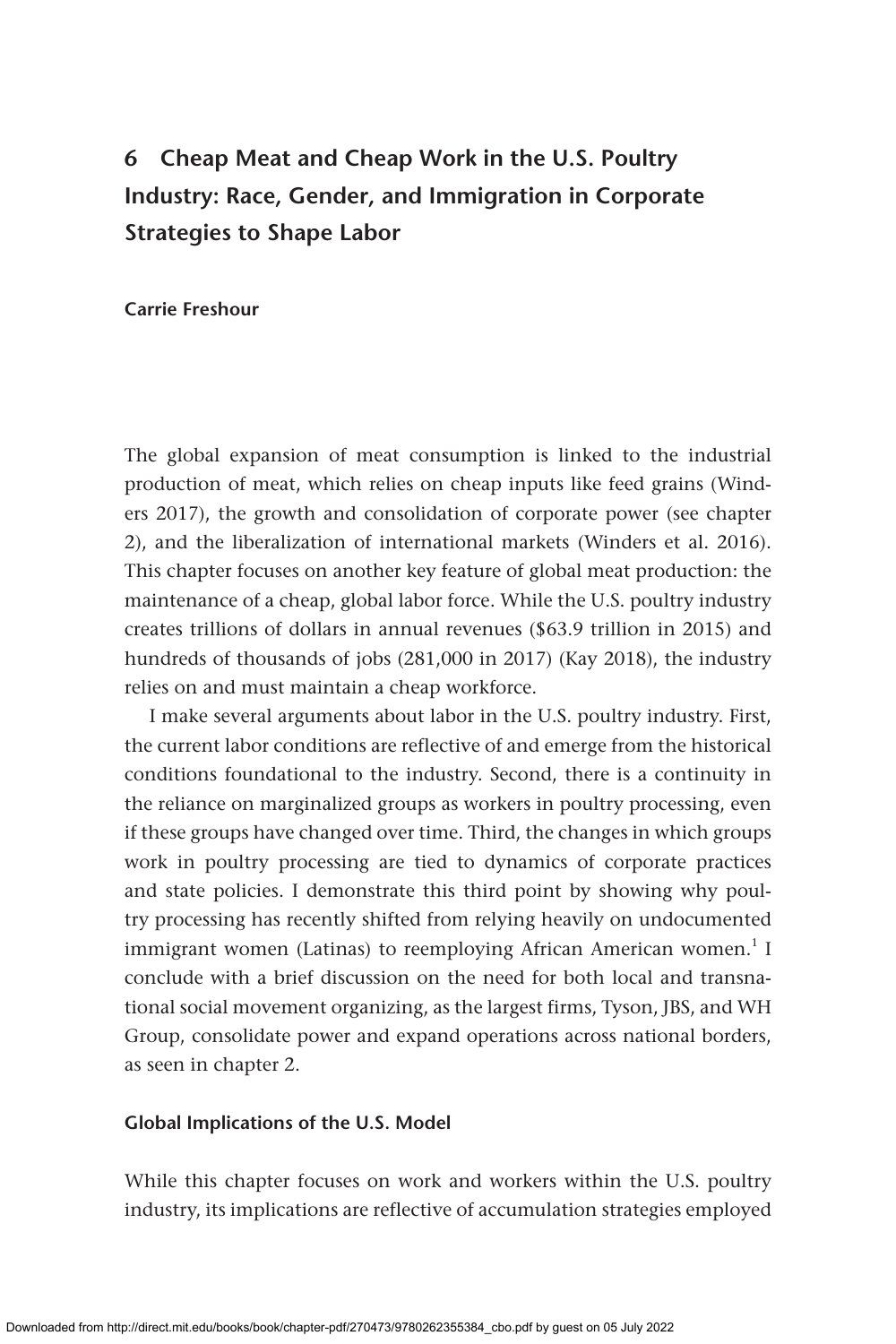by large meatpacking and processing companies around the world. Vertical and horizontal integration methods continue to expand globally as a model for concentrating profits and fueling rising consumer demand (Boyd and Watts 1997; Constance et al. 2013; Patel and Moore 2018; Striffler 2005; Weinberg 2003). The Food and Agriculture Organization of the United Nations predicts that poultry consumption will increase at a rate of 2.3 times between 2010 and 2050, compared to beef and pork consumption, which is expected to increase between 1.4 and 1.8 times over the same period (Weis 2013a). While the United States remains the leader in poultry production globally, production in Brazil, China, Thailand, and Mexico has increased over the last two decades through similar practices of vertical and horizontal integration, consolidation, and reliance on a marginalized workforce (see Hodal 2016).

Raj Patel (2016) argues the current global transformation of meat production and processing follows the trajectory of other forms of industrialized agriculture through the displacement of local and small-scale farmers and butchers. For example, Tyson has expanded global production by opening up processing plants across the global south, currently employing 5,000 workers in processing plants across China and India (Tyson Foods 2018). Through global production, the largest transnational meat corporations also transform local production practices. As recently as 2012, 80 percent of the 10,000 poultry slaughterhouses in China were classified as "artisanal" or "un-mechanized," but large-scale slaughterhouses are rapidly increasing throughout the country (Gao 2012; see also chapter 4).

Despite the restructuring of Chinese poultry production, the Chinese state has recently placed an "anti-dumping" ban on Brazilian chicken in an effort to protect its domestic production from cheap imports (McDougal 2018). Yet most countries across the global south have less power in protecting local production. Consider the case of South African poultry; since 2015, the U.S. poultry industry has lobbied for favorable terms of trade through the African Growth and Opportunity Act (AGOA). Backed by Senators Isakson (R-GA) and Coons (D-DE), the U.S. and South African governments amended AGOA through the Paris Deal in 2015 (Isakson and Coons 2015). This agreement removed South Africa's anti-dumping tariff and increased the annual quota of U.S. poultry imports to 65,000 tons (Bavier 2018). Since implementation in 2016, South Africa's poultry industry has lost an estimated 5,000 jobs and is expected to lose a total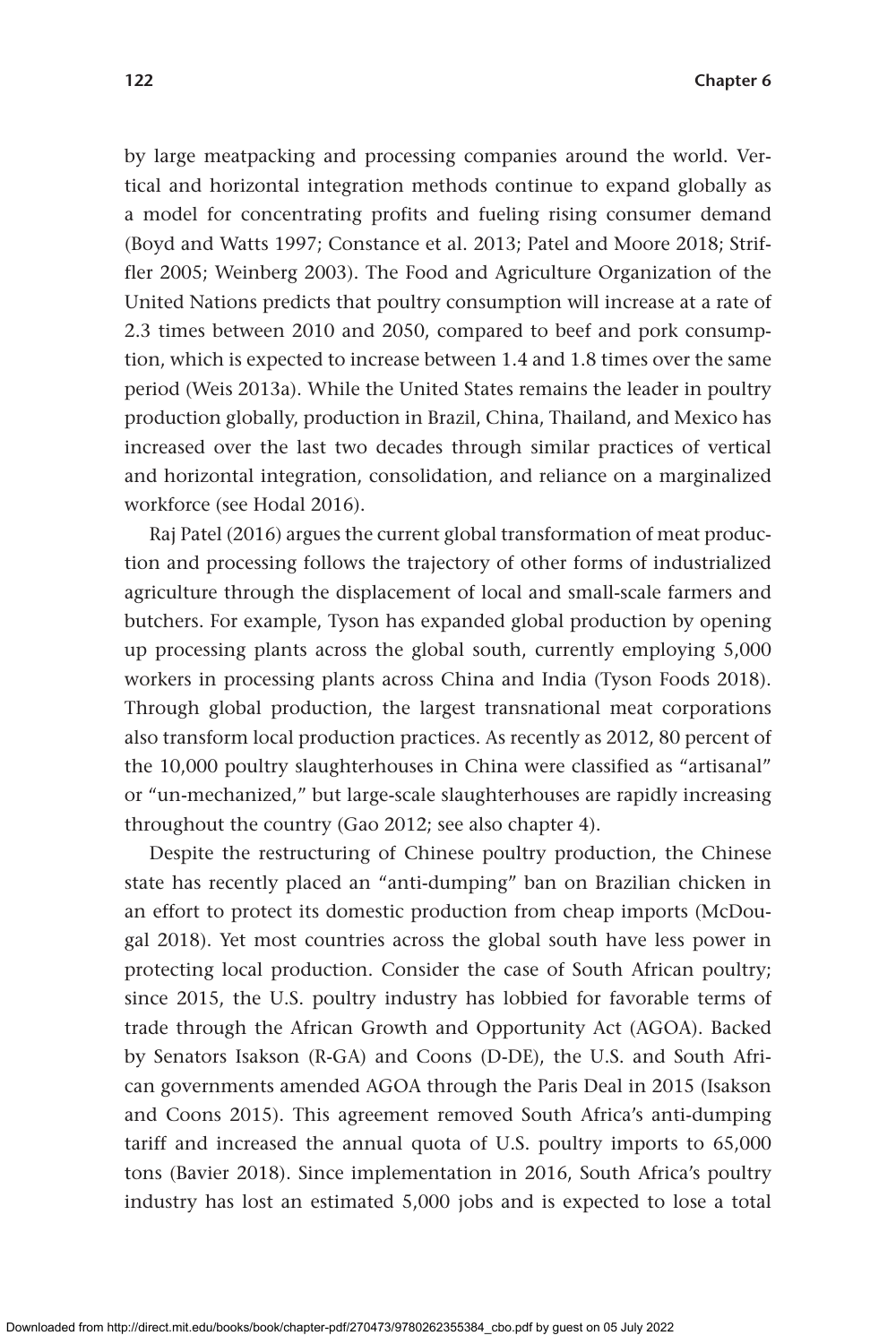of 110,000 jobs across the poultry sector in the coming years (*Africanews* 2017). As Kevin Lovell, president of the South African Poultry Association puts it, "We [South Africa consumers] have become a waste receptacle for the developed world" (Seeth 2017). The "off-cuts," of less desirable bonein thighs and drumsticks, are dumped onto the global south creating a "cheap" product for urban consumers at the expense of local production.

While the economic value of corporate meat production has increased nearly sixfold in ten years (from 2004–2014) and is now valued at \$366 billion (McDougal 2018), this global expansion has had devastating effects for the environment, consumers, and workers. With poultry expected to surpass beef and pork globally by 2020 (OECD/FAO 2014), the expansion of the industry requires a growing workforce. We can expect labor practices, following environmental standards, to worsen when moving from the United States to countries and regions with lower wages, less regulation, and a "comparative advantage" in the global "race to the bottom" (McMichael 2017). For example, Cargill recently opened a poultry farm and processing operation in China's Anhui Province, which is a province known for lower land and labor costs. The plant employs more than four thousand people and processes 225 birds per minute (bpm), which amounts to more than 65 million chickens per year (He 2013). These line speeds are considerably faster than those within the United States, currently capped at 140 bpm, yet provide fodder for industry-led movements within the United States to deregulate line speeds and remove caps altogether.

## **The Poultry Capital of the World**

U.S. poultry production is firmly concentrated in the American South, and Georgia has had greater poultry production than any other state for the last thirty-six consecutive years (UGA CAES 2017). In 2015, this industry employed 29,831 workers in poultry processing alone (Georgia Power 2016). Production across the state has more than tripled since 1978 to meet exponential growth in per capita consumption across the United States and around the world. Yet, it is no coincidence that this self-declared "Poultry Capital of the World" also proudly boasts a "competitive advantage" for manufacturing through extremely low unionization rates (2.7 percent) and the lowest average of all hourly poultry processing wages (\$9.54/hour) (Georgia Power 2016).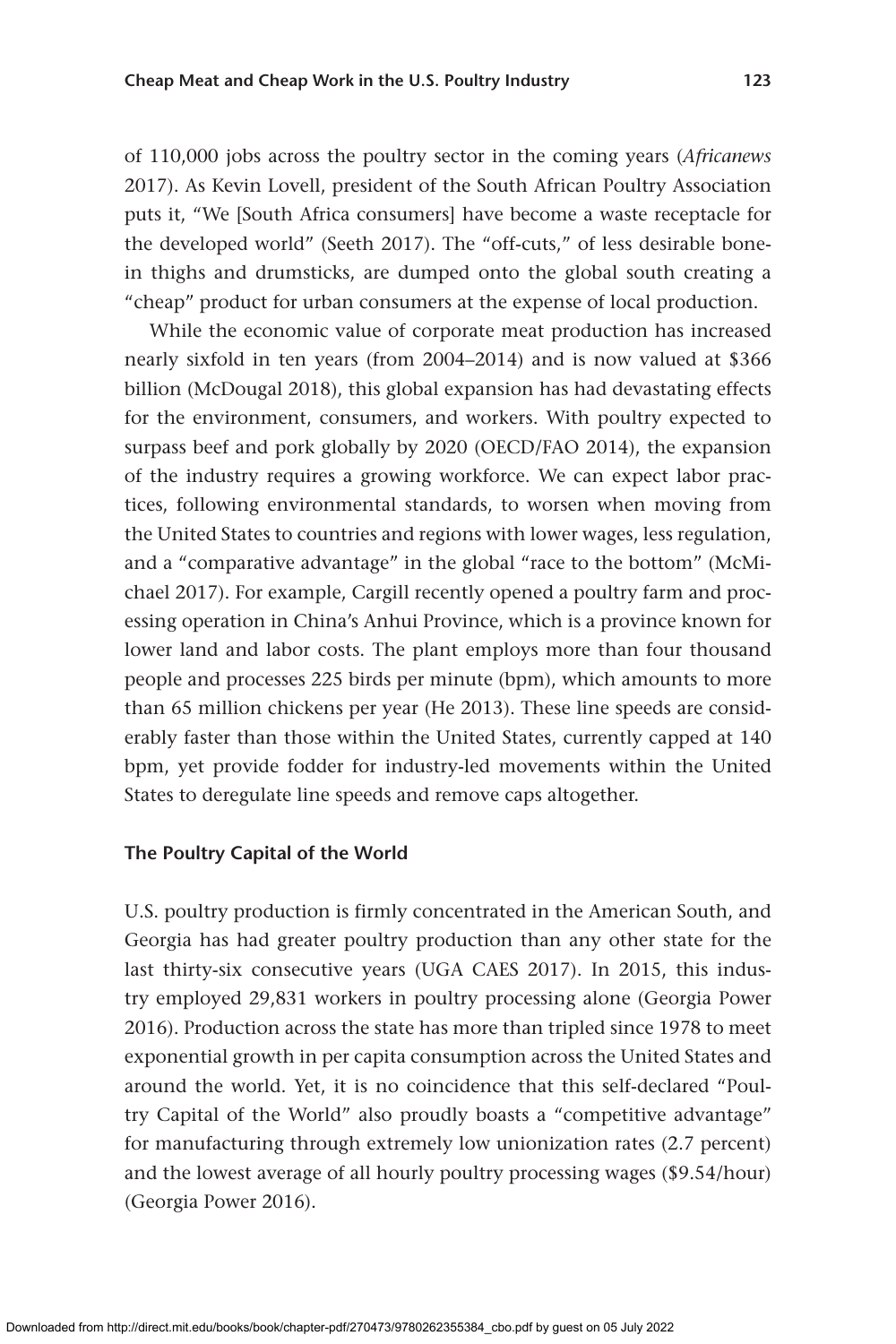The scholarly literature (Gisolfi 2017; Gray 2014; Ribas 2015; Striffler 2005; Stuesse 2016) as well as popular and policy-oriented reports (Compa 2004; Fritzsche 2013; Oxfam America 2016) suggest that the industry employs mostly immigrant and largely undocumented workers from Mexico and Central America. Yet, through the interplay of state and corporate action, poultry processing labor is undergoing another major shift, back to a majority native-born black workforce. This shift reflects a longer history of the industry's dependence on a precarious and racialized workforce, often poorly subsidized through federal and nonprofit social service sectors (see chapter 2). In the following section, I outline the relationship of class struggle to the industry's changing workforce, as corporate strategies and state policies produce cheap labor to facilitate global expansion.

#### **Class Struggle and the U.S. Poultry Industry**

The history of the U.S. poultry industry is a history of class struggle. Up until the 1940s, poultry production remained very small scale, localized, and was considered "women's work" for household consumption and a meager extra income (Gray 2014). Yet, soon after the Great Depression, white landowning farmers and merchants in Northeast Georgia took over the industry and its profits. According to Gisolfi (2017), this takeover was structured along the preexisting crop lien system used in the overproduction of cotton that once dominated the region. Racially discriminatory state interventions under the Agricultural Adjustment Act (AAA) worked together with an agricultural credit system, creating structural barriers to commercial poultry production for black and poor white sharecroppers and tenant farmers.

The AAA programs subsidized cotton planters to idle land and quite literally displace farm labor (Raper [1936] 2005; Gisolfi 2017; Woods 2017). Between 1935 and 1940, the number of tenant farmers in the region dropped by almost 25 percent as planters destroyed cotton crops in exchange for AAA allotment checks (Gisolfi 2017, 13). This newly "freed" population was disciplined to become wage labor for the South's agrarian economy or for the industrial cities of the North, in turn transforming class structure in the South (Winders 2006). As a result, cotton planters lost considerable political power to the Midwest corn lobby to the ultimate detriment of supply management policy (Winders 2006). As the position of the U.S. cotton industry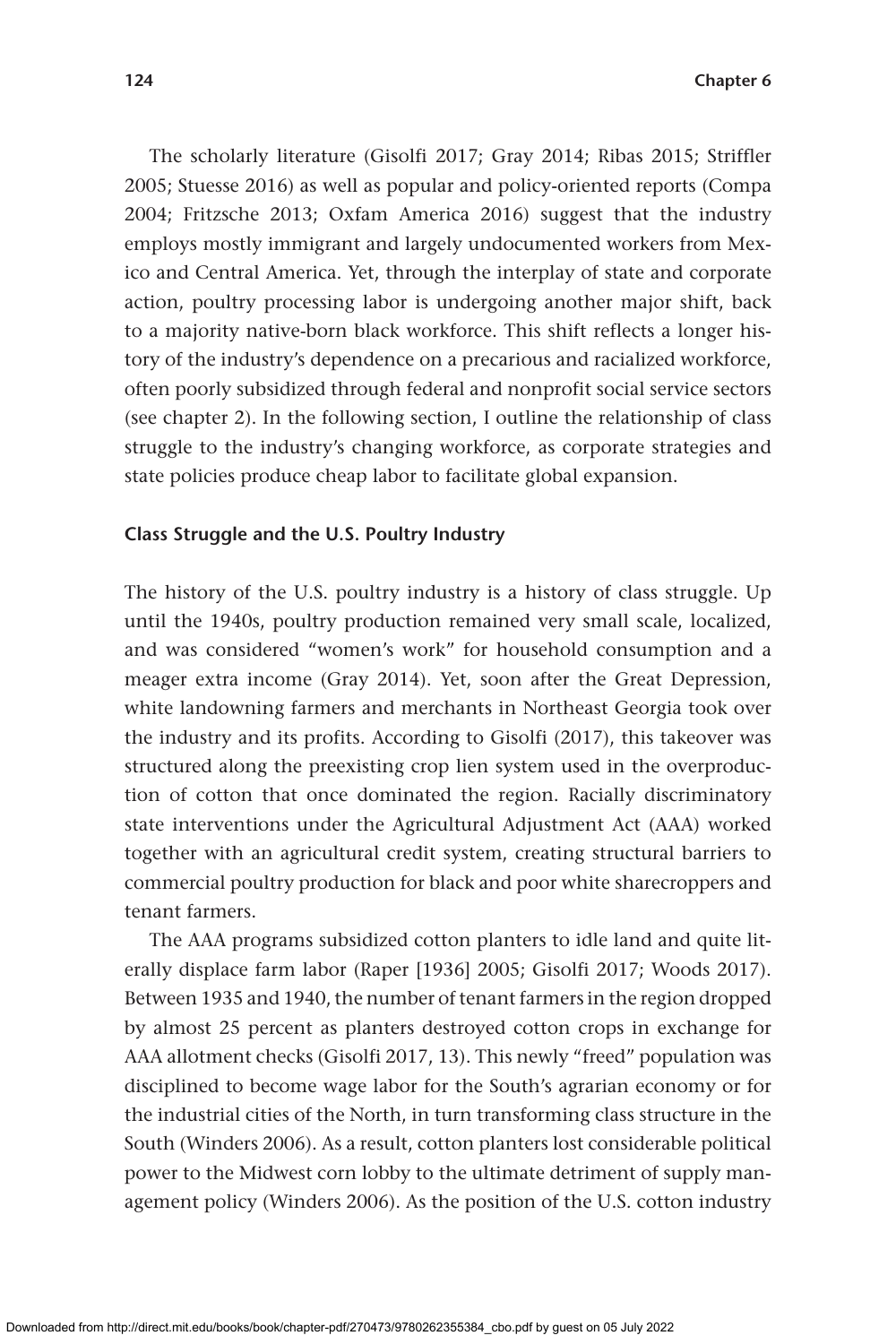weakened, planters were forced to seek alternatives to cotton, creating the conditions for the expansion of the poultry industry. In effect, cash-poor farmers were transformed into "little more than hired hands" (Fite quoted in Weinberg 2003, 10).

While the poultry industry first flourished in the Delmarva peninsula, competition took off in the South due to the "pioneering" work of Gainesville, GA local, Jesse Jewell (NCC 2013) and leaders within the Georgia Cotton Producers Association like D. W. Brooks who turned from raising cotton to poultry (Dimsdale 1970). Jewell bundled baby chicks with feed to farmers. After they grew out the birds, he transported and slaughtered the chickens. The Georgia Cotton Producers Association, later renamed Gold Kist, played a similar role across much of the South, supplying feed, establishing a hatchery, and securing processing facilities. The industry received a major boost in 1944 when the War Food Administration reserved all the chicken produced from seven counties in North Georgia, ensuring a guaranteed buyer (Weinberg 2003). The corporate-state nexus was foundational to the growth of North Georgia's poultry industry, through a combination of federal loans, purchasing guarantees, and private industry integration. This relationship continues to benefit the largest meat producers (see chapter 2).

Marginalized workers were pivotal to the industrial transformation of the industry. Women came from cotton tenant farming and sharecropping livelihoods "out in the country" of the surrounding counties, considered by Jewell to be "uneducated," "unskilled," and desperate for waged work (U.S. House 1951). During Jim Crow, poultry processing was one of the few industries that hired black people. Faye Bush, who started at Georgia Broiler in 1948 at the age of sixteen, describes the relationship of Jim Crow to poultry hiring practices, "Well, it was the first public job that black peoples had to work on, so I thought it was good because I thought I was making some money."2 She worked "ruffling" and "picking" chickens for fifteen years.

Gene Masters, a general manager of a plant in Albertville, Alabama, discusses hiring practices in the early days (1959–1964).

**GM:** The plant that I ran was ... we did a[n] extremely poor job of selecting employees. The education level was very, very low. We hired people directly off of the street when we needed them  $3$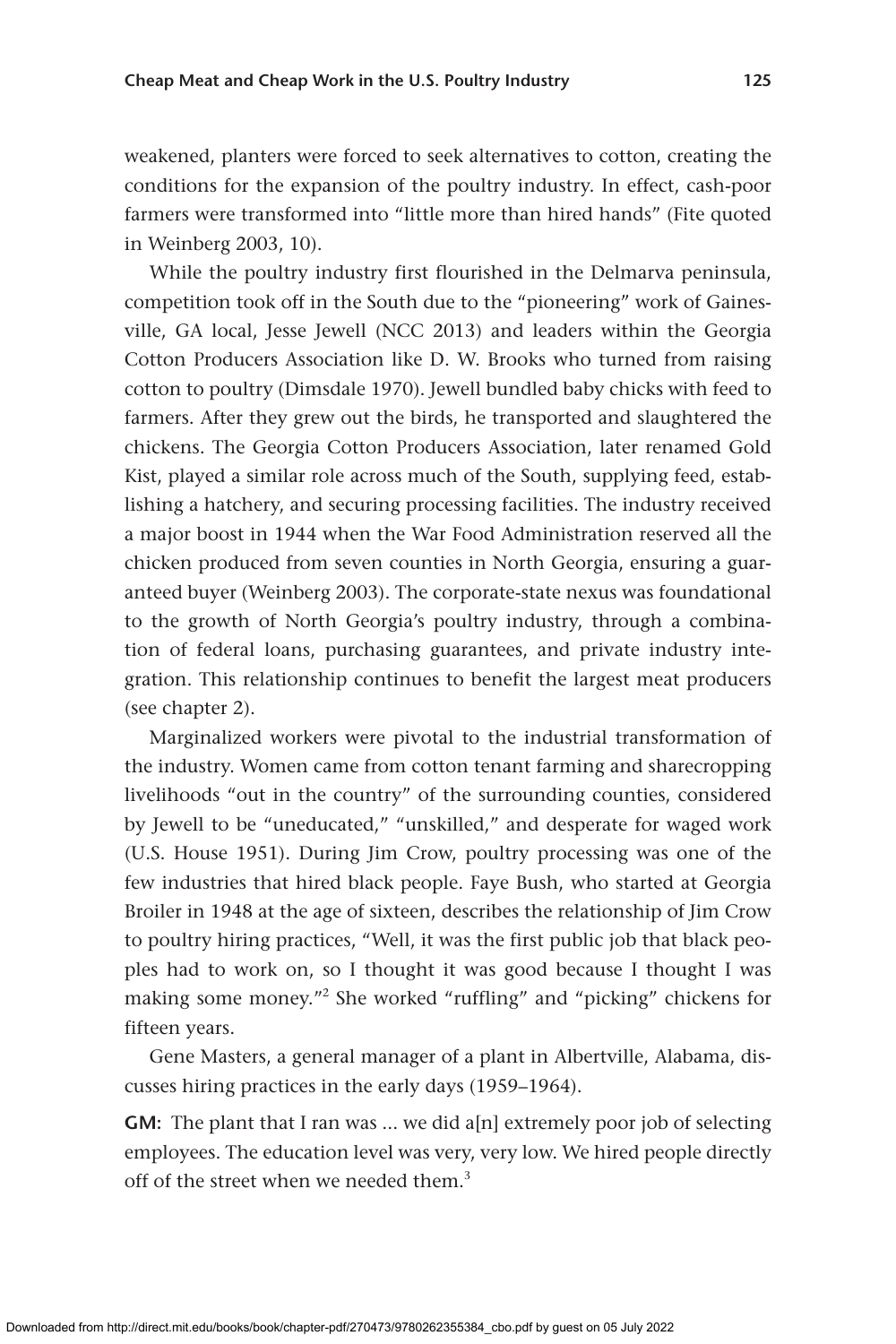Masters's comments suggest that the hiring process then was not vastly different from hiring practices today. Similar "just in time" hiring practices that mirror Masters's "directly off the street" and "when we needed them" practices remain. Prior to legal integration of workplaces, black workers would often only be brought in as scabs, and employers praised them for their "loyalty" and "willingness to do the dirty work which soon became distasteful to foreign women" (quoted in Horowitz 1997, 200–201). The poultry attracted black workers because it provided higher wages and social insurance programs from which they were excluded as agricultural and domestic workers (Glenn 2002; Hunter 1997; Winders 2009; Woods 2017). By the early 1960s, black women had largely displaced white women in Northeast Georgia (Gray 2014).

Large-scale unionization in the South often lagged behind efforts within industrial cities to the north. Yet, at Georgia Broiler in Gainesville, Faye Bush recalls a time in the early 1960s when a group of "mostly black people" walked off the line in protest against the heat. She looks back on the walkout both noting the fear that workers had, but also the deliberateness of the action, which she clarifies for the interviewer.

**FB:** I think it was just the fear of speaking out. Because I think if we could have spoke[n] out more, we could have done more. I think most people was afraid to speak out because of the way they had been all their lives. I remember one time the working condition was so bad, it was so hot in there 'til we found ourselves walking out. But they gave you a certain time to be back on the line. Then you would lose your job. Jobs didn't come by that easy back then. Peoples was afraid.

**CW:** So, are you saying that sometimes you would just walk out just to get some air?

FB: No, we called ourselves, "going to have a walk out!" Everybody walked out in order for them to get some air to make it cooler. So they put ice in there and then they gave us a certain time to come back to work.

**CW:** So, you walked out as a protest?

**FB:** Right, right.<sup>4</sup>

Similarly, Masters described labor discipline as a major problem in the early 1960s, at a time similar to Bush's walkout. In a plant of 240 workers, where 95 percent were black, Masters recalls workers regularly controlling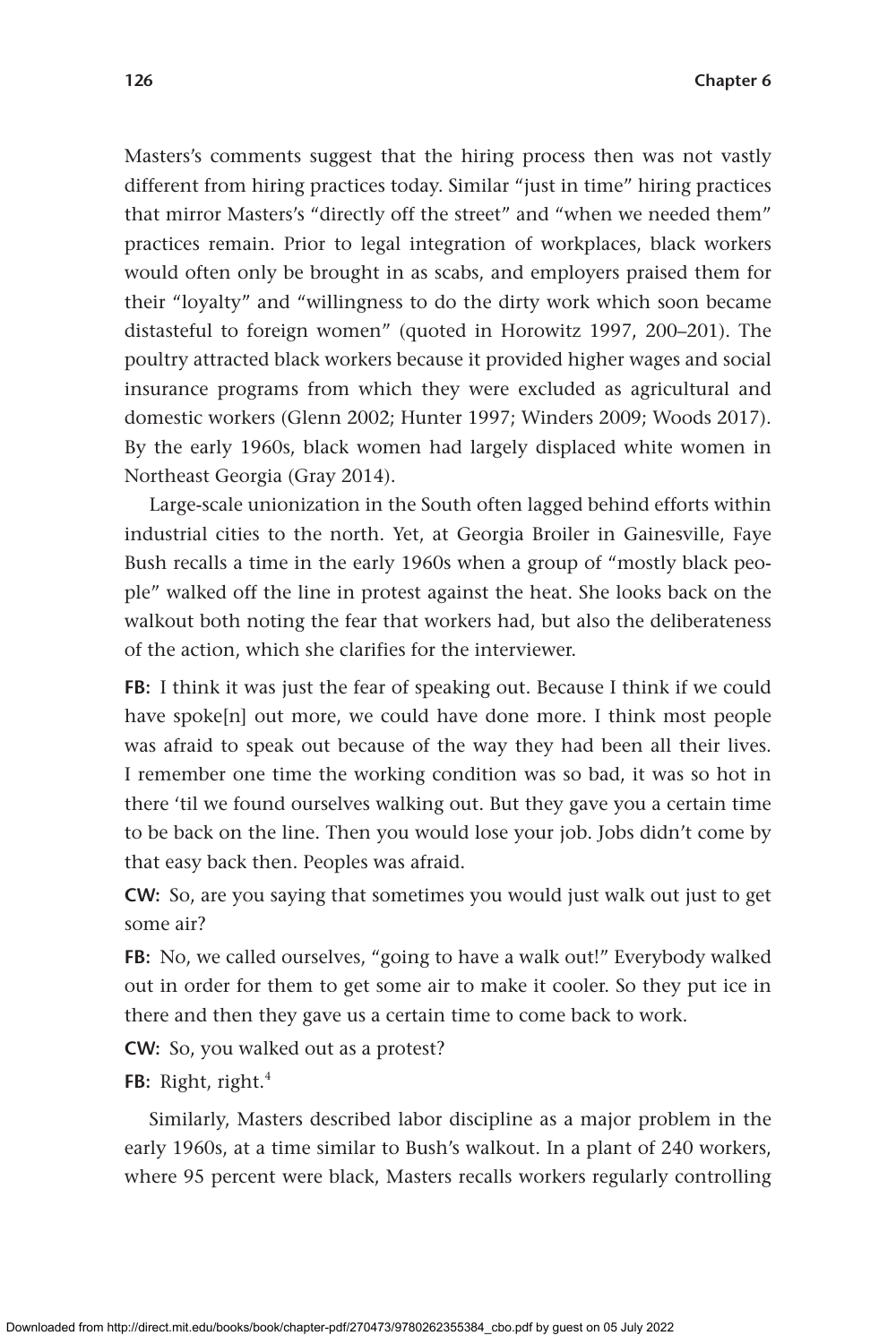their time through absenteeism. This was especially common on Mondays after a weekend of reprieve.

**GM:** Now, there were other problems, but for instance the owner of the company that I worked for told me one time, "I'm tired of all these employees coming in late, drunk and have a bad weekend and show up at noon on Mondays and so on. So, if any group doesn't show up at a certain time I want you to fire the group." That was the rule. Of course, when I did that and one of them was a floor lady that we needed the boss changed his mind [laughter]. ... Yeah, we did have serious problem with weekend hangovers.<sup>5</sup>

This practice of weekend-hangover-induced absenteeism mirrors historic patterns of worker resistance documented elsewhere as one in need of direct disciplining (Linebaugh 2003; Thompson 1967). This was a problem of labor discipline that the poultry, in its early days, could not control. While work was dirty and difficult, workers maintained some power vis-àvis their employers, which increased in the coming decade through organizing by black workers across the South.

## **Black Worker-Led Organizing**

The first documented large-scale poultry strike, which was led by "mostly black women," took place at Sanderson Farms in Laurel, Mississippi, in February 1979 and lasted until December 1980 (Schwartzman 2013). The strike focused on the pace of work, bathroom breaks, and sexual harassment by male foremen. Workers were "tired of being treated like dogs!" (Brown 1979). ICWU spokesman Bob Kasen explained the union's efforts as representing a shift in organizing strategy, "We've believed for some time that we ought to be functioning with people who get banged around the most—blacks and women" (Brown 1979).

This common knowledge of "getting banged around the most" is evident in workers' interviews and allowed for the construction of a shared working-class identity that often united workers across race for a time, in opposition to management. Don Mays, a black man who worked "live hang" in several Gainesville plants, commented on this change from the time he started working at the plant in the early 1970s.

**DM:** Okay, like I said, at first there were only a few Vietnamese there, a very few. It was mainly Black and White. And we got along, kind of great I guess,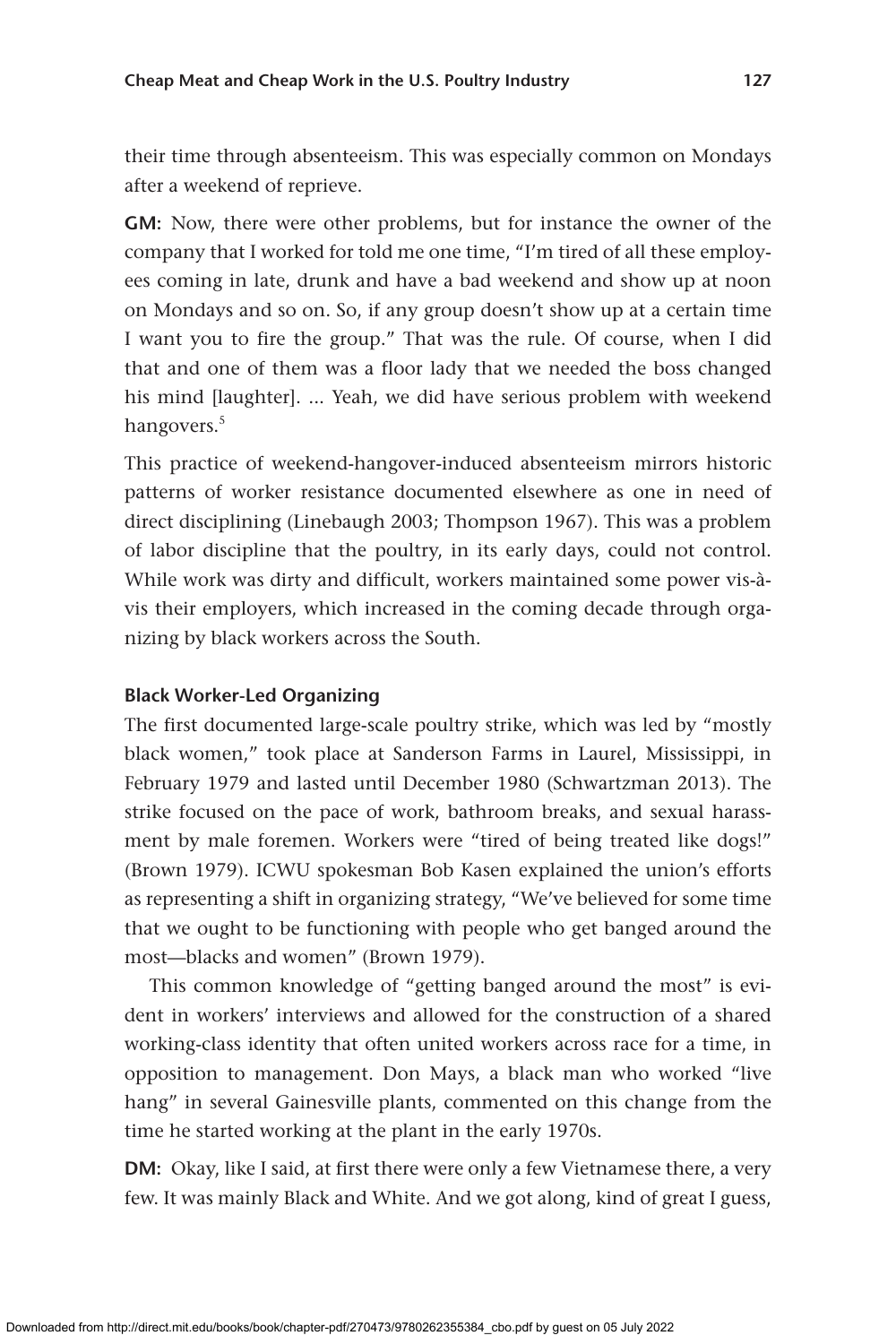because of the fact of where we were. Everybody knew that people looked down upon us. ... They are glad you are there, but nobody else wants to do it. It was great coz it was kind of like a band that everybody, we all knew that we worked in poultry places, we knew that, "the undesirables" as we'd call each other, nobody else wanted to associate with us but we were all just one big family.6

Importantly, Don Mays distinguishes the "undesirables" from management because they were "gettin' their money."<sup>7</sup> In this sense, workers had a shared working-class consciousness.

National unions, like the ICWU, saw the necessity in organizing the South in the midst of deindustrialization and a decrease in real wages for most manufacturing jobs (Smothers 1996; Horowitz 1997). Unlike previous union drives in the South—such as the CIO-led "Operation Dixie" beginning in 1946, which brought in outside organizers and did little to challenge existing racial hierarchies—this labor movement practiced "social movement unionism" that centered on building coalitions with existing nonlabor organizations working for economic and social justice while centering black leadership and civil rights (Fantasia and Voss 2004; Schwartzman 2013; Seidman 1994). The goals of labor organizing expanded to address economic and racial justice head on.

From 1979 to 1995, there were at least eight documented strikes and walkouts in poultry processing plants across the U.S. South (see table 6.1). In North Georgia, there was at least one major walkout during this time period around contract negotiations: "Around 50 disgruntled night-shift employees at [the local] poultry processing plant walked off the job Wednesday at 5:45 p.m. without the support of their union. They vowed not to end the wildcat strike until they are given a \$1-an-hour pay raise, better benefits and improved working conditions" (Ready 1978). Theresa, who was nineteen at the time, participated in the strike. Her mother worked at the plant for twenty-six years, and she started working on the evisceration line right after high school. She recalls the breaking point for a younger group of workers who would not be satisfied with the working conditions of her mother's generation.

**Theresa:** We got to the point where the conditions got so bad that we actually had a walkout. It was protesting ... I think by us doing that they recognized that, "hey, they had a reason to do that." You know, everybody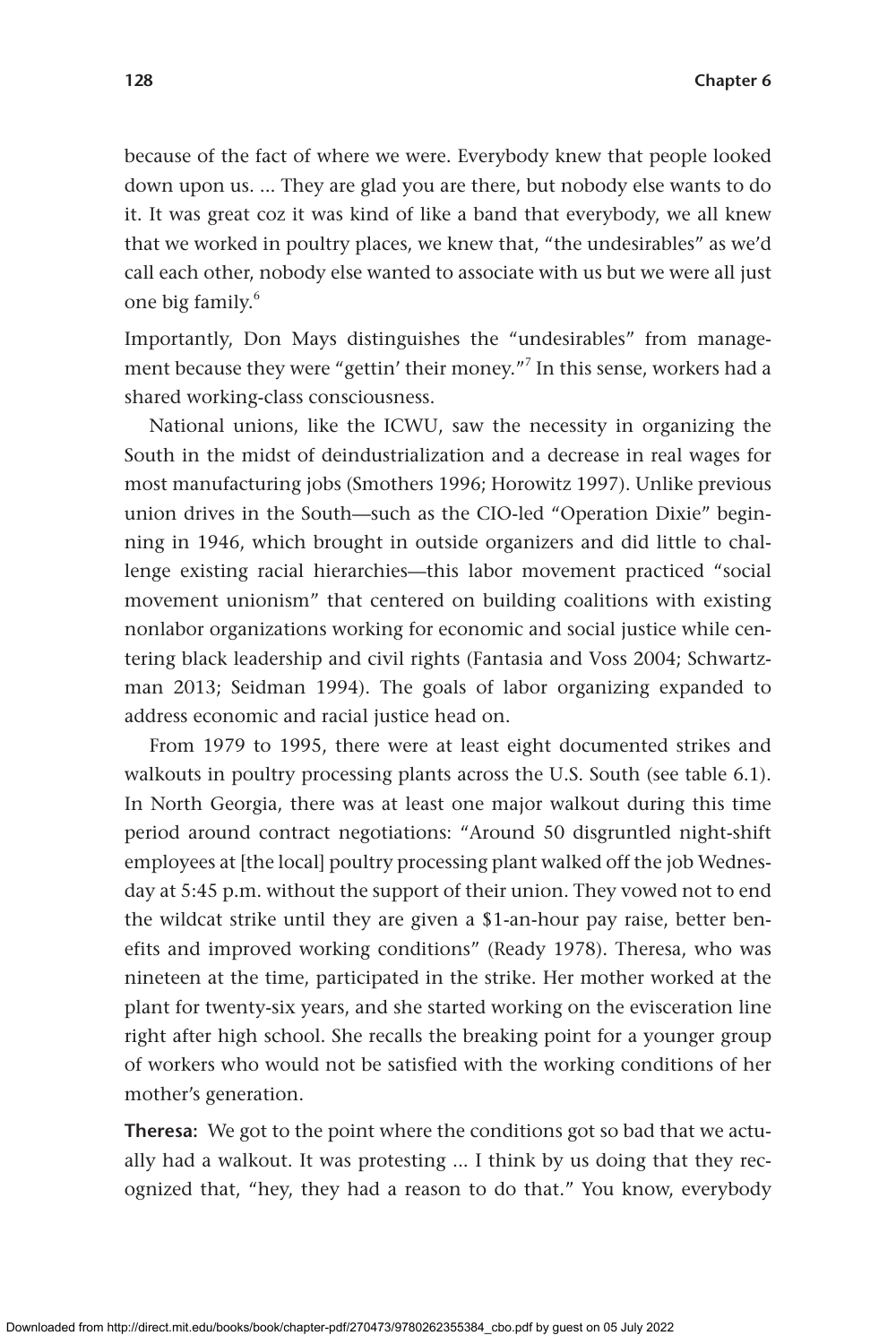| an<br>ı<br>Ð<br>c |  |
|-------------------|--|
|-------------------|--|

Labor organizing and events across the Southern poultry processing industry

| 1951 | Gainesville, GA   | Jesse B. Jewell Inc. uses mob violence against AMC                                                           |
|------|-------------------|--------------------------------------------------------------------------------------------------------------|
| 1972 | Forest, MS        | 60 workers walk off line and form Mississippi<br>Poultry Workers Union                                       |
| 1978 | Athens, GA        | 69 employees terminated for wildcat strike at<br>Gold Kist plant                                             |
| 1978 | Durham, NC        | Amalgamated local 525 strikes for two months at<br>Gold Kist plant, joined by the Progressive Labor<br>Party |
| 1979 | Laurel, MS        | 211 out of 291 workers strike at Sanderson Farms                                                             |
| 1982 | Buena Vista, GA   | 22 black women walk out Buena Vista to join<br>RWDSU                                                         |
| 1988 | Greensboro, NC    | 1,000 out of 1,140 wildcat strike at House of<br>Raeford Farms Inc.                                          |
| 1990 | Wilkes County, NC | 70 drivers at Holy Farms strike and join the<br>Teamsters                                                    |
| 1991 | Hamlet, NC        | Imperial foods fire kills 25, injures 56, out of 245<br>workers                                              |

felt if we did something then, my mother they worked under conditions way worse than I did. Now the women they have equipment, they have it better $8$ 

The most vocal leader of the strike was Fred Faust, a knife sharpener who had worked at the plant for four years (Ready 1978). Faust put workers' complaints clearly: "We haven't had a raise in over a year. They just don't respect us. They want everybody to do two jobs" (Ready 1978). These complaints reflected the speedups taking place across the industry. It was over this time period that the poultry industry experienced growth in further processing—so much so, the industry's workforce grew by almost 96 percent between 1972 and 1992 (Schwartzman 2013, 41).

As growing numbers of Southern black women organized, state policies and corporate strategies combined to undermine their efforts. First, the federal government became increasingly anti-union, as seen in President Reagan's response to the PATCO strike in 1981 effectively removing poultry processing workers' most powerful weapon to date, the wildcat strike. Second, the passage of NAFTA during the Clinton administration facilitated corporate relocation strategies that transformed the poultry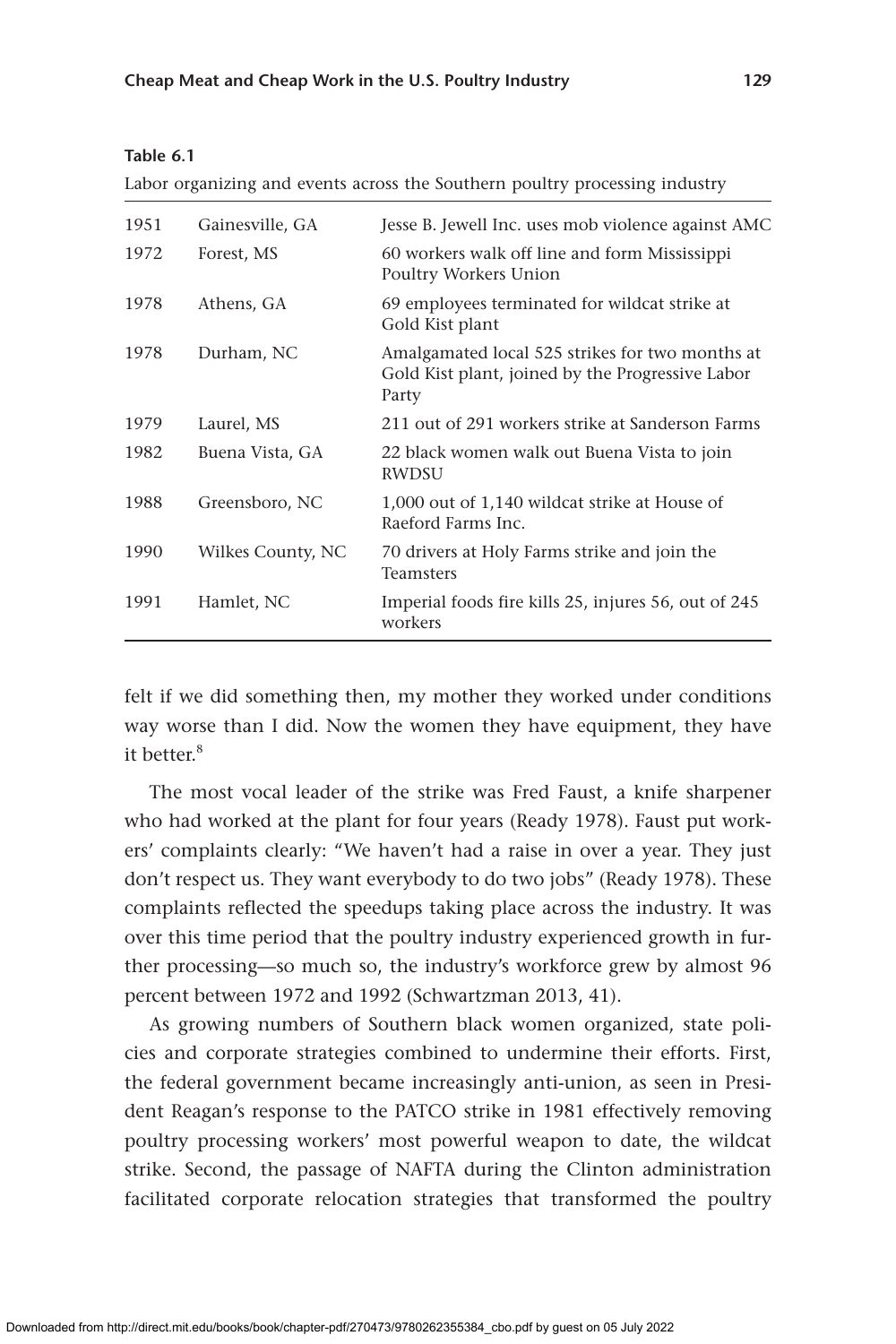industry by opening Mexican markets to U.S. poultry production (Bacon 2012). And third, as labor lost power, the U.S. poultry industry lobbied to weaken federal line speed regulation, increasing production limits from 35 birds per minute (bpm) in 1970 to 91 bpm in 1990 (Albert 1991). These speedups increased the production of cheap processed chicken and by 2000, 90 percent of chicken was sold in pieces (Fink 2003, 12; Patel and Moore 2018; Simon 2017; Striffler 2005). These three seemingly separate events represent class struggle within the poultry industry, which effectively weakened black labor, increased turnover, and opened the door for industry's recruitment of undocumented immigrants. In this sense, labor conflict within the United States laid the foundation for the global expansion of the meat industry, as workers lost power vis-à-vis corporate and state actors.

### **Labor Displacement through the "Hispanic Project"**

Between 1990 and 2010, the "Poultry Capital of the World" saw its Hispanic population increase by 683 percent (Ennis, Rios-Vargas, and Alber 2011, 6; Bureau of the Census, U.S. Department of Commerce 1990, 16). Georgia tied North Carolina as the top immigrant-receiving state during this time.<sup>9</sup> Both Dalton, Georgia, as "the carpet capital of the world," and Atlanta, in preparation for the 1996 Olympics, attracted Latina/o immigrants, most notably from Mexico, and Latina/o migrant workers from the U.S. West coast (Odem 2009; Zúñiga and Hernández-León 2005). Yet, Latina/o workers were a small part of the poultry industry workforce until the mid-1990s (Kandel and Parrado 2005; Marrow 2011). Yet, by the 2000s, they made up 75 percent (Fink 2003; Griffith 1990; Guthey 2001; Striffler 2005). They did not simply show up, but were actively recruited in the 1990s by the largest corporations in the U.S. poultry industry—Tyson, Pilgrim's, and Gold Kist. I outline this transformation using ethnographic research conducted in and around one of the largest plants in the state. This plant, which will be referred to as "Acme Chicken Processing" (ACP), employs over 1,200 workers, and is owned by one of the top five processors in the world.

Aida, a librarian and local immigrant-rights activist in Northeast Georgia describes how the first immigrants came to work in one of the state's largest plant in the early 1990s: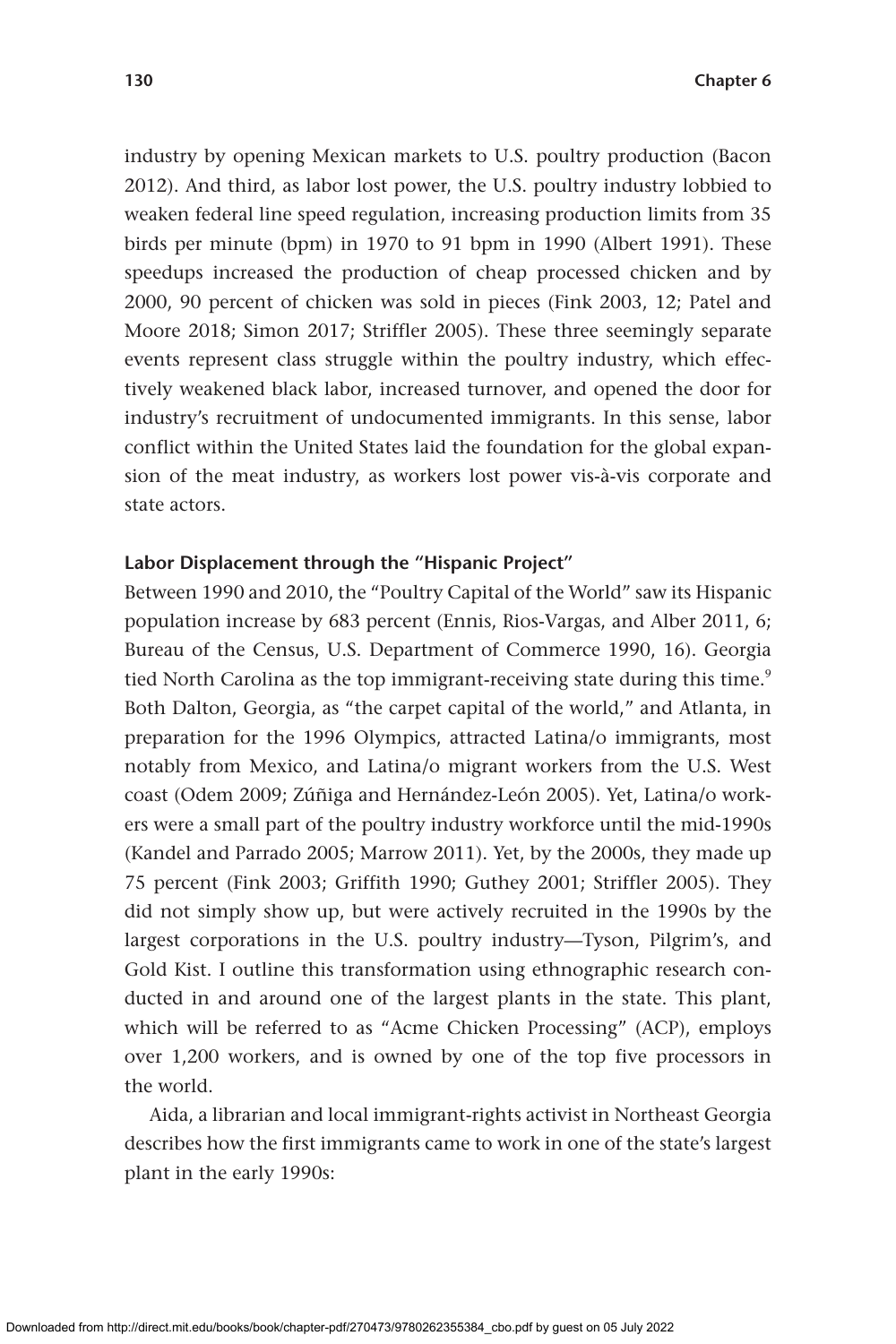**Aida:** Yes, we would ask, "How did you came here?" They all said that when they were coming over from their countries, usually through Mexico, there were signs, like in Texas that says "Jeo-rja poultry is looking for employees." So, they came up, and it took a few to get here and then they would tell their family members, so a lot of people came over.<sup>10</sup>

Across the broader region of Northeast Georgia surrounding ACP, I documented many anecdotal accounts of the plant recruiting workers at the flea markets and Sunday soccer leagues, and even distributing false documents from ACP's HR (human resources) office. These allegations were confirmed in 2007 when two HR employees won a lawsuit against ACP, for discrimination and wrongful termination. One of ACP's HR employees was found guilty of making fake Social Security cards for undocumented workers (*Reyna v. ConAgra Foods, Inc.* 2007). Across the South, the largest poultry companies cheapened labor costs by "bringing the third world in," in turn facilitating the expansion of global production. $^{11}$ 

On a global scale, neoliberal deregulation of international markets beginning in the 1970s created the conditions for the U.S. poultry industry to grow exponentially. Subsequently, Mexico oriented its agricultural production for export, dispossessing farmers from basic food production. Tyson aided this process in 1989, when the company expanded production to Mexico, partnering with Trasgo and soon after opening Tyson de Mexico. NAFTA only exacerbated this unequal trade relationship, undermining local production and "freeing" Mexican labor to join international migration streams. Companies like Tyson recruited workers with the promise of permanent employment, higher wages, and housing (Fink 2003; Griffith 1990; Mize and Swords 2010).<sup>12</sup>

Black workers witnessed these changes firsthand. Don Mays commented on this process of labor displacement, "the Hispanics, they were just takin' the jobs that was given."<sup>13</sup> Mays goes on to note that everyone—not just the new "Hispanic" workers—worked hard at the poultry. He believed that the difference was that these new workers did not complain.

**DM:** They would work hard, just like anybody else. ... And it got to the point where they would work, they did real good, they would never complain, they'd just came in, and did their work and went home. As to where a lot of us would might complain about something we didn't like, about safety things, the raise, the way we was being treated, the way that inspectors was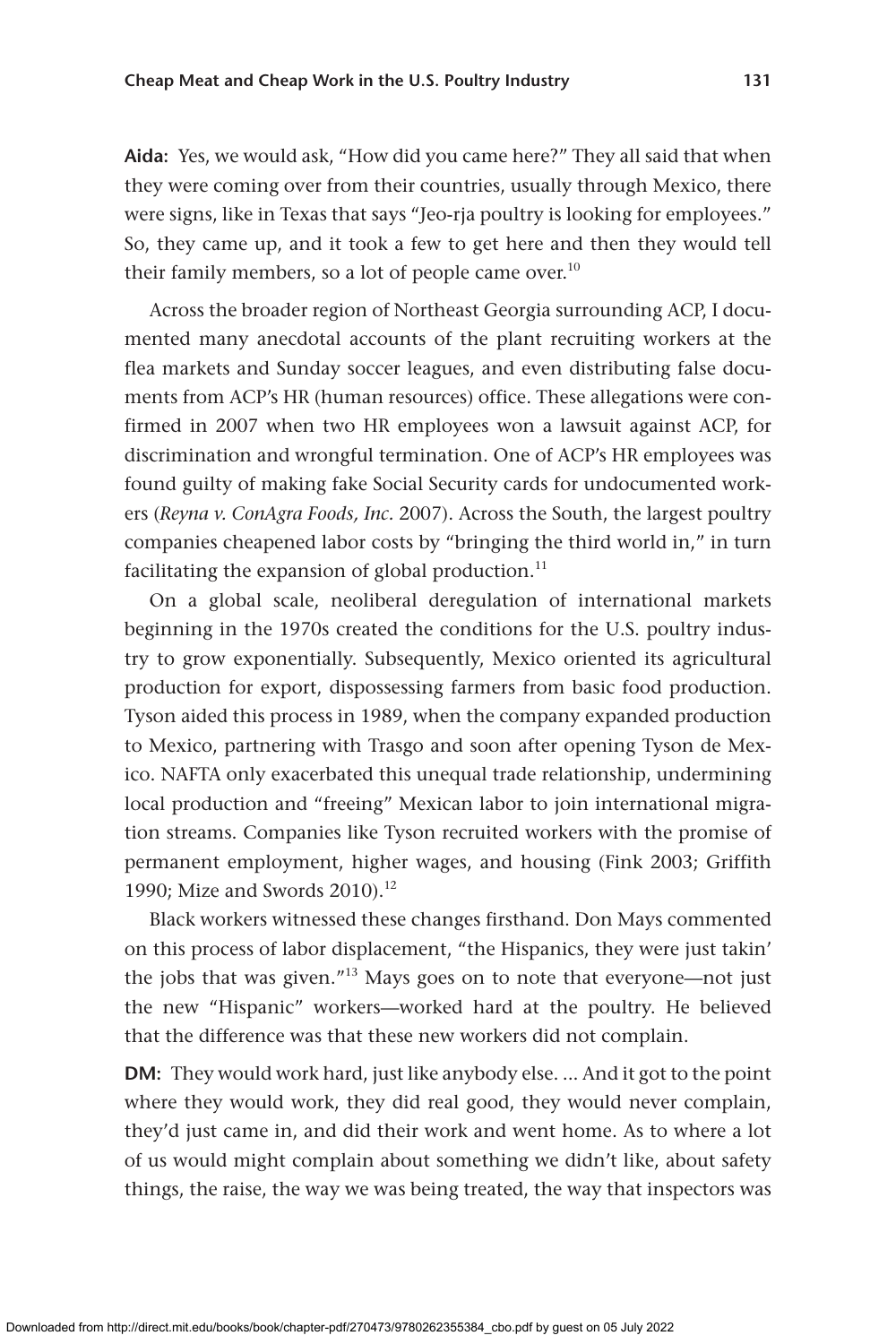acting, or just any little bitty thing. But then, like I said, it seemed like there came a time when you started voicing your opinion about something a couple of, maybe a week or two later, something may come up and you're not there anymore. You weren't replaced with another American, you was replaced with a Hispanic.<sup>14</sup>

The cheapened workforce initially served the poultry industry well, replacing the most outspoken workers. Union membership at ACP dropped from 80 percent to 40 percent (Aued 2007). But as undocumented migrants began settling throughout the South, they not only became rooted with families in their new communities, but also began to expect and fight for their rights as workers and as human beings.

As early as 2006, the union local at ACP collaborated with another community organization, the Economic Justice Coalition (EJC), on a unionization drive at the plant. Linda Lloyd, director of the EJC, recalled the organizing drive: "The idea was to have a big cookout in both the communities, the Black community over at Riverbank and the Hispanic community out in Evergreen."15 This collaboration paid off as the union local won the election in September 2006. These groups teamed up again a year later for the EJC's annual Labor Day march involving representatives from the local chapter of the NAACP and faith-based community, labor, and immigrant rights organizations. Across the South, coalitions among black and Latina/o workers were gaining strength (Bacon 2012; Stuesse 2016; Zepeda-Millán 2017). Undocumented Latina/o immigrants began making demands for union recognition and labor rights as well as for immigration reform, DACA (Deferred Action for Childhood Arrivals) and DAPA (Deferred Action for Parents of Americans), the right to drive, fair housing, health care, and transportation.

Nationally, the largest mass mobilization of undocumented immigrants occurred on May 1, 2006, when hundreds of thousands of immigrants committed to a general strike. This strike hit the poultry industry especially hard. Tyson, Perdue, and Gold Kist were forced to close 22 plants across the South. However, four months later, Immigration Customs Enforcement (ICE) agents conducted several workplace raids across the country. ICE is the federal agency used to enforce immigration law. These were the first of a series of raids, which disrupted poultry-processing labor once again.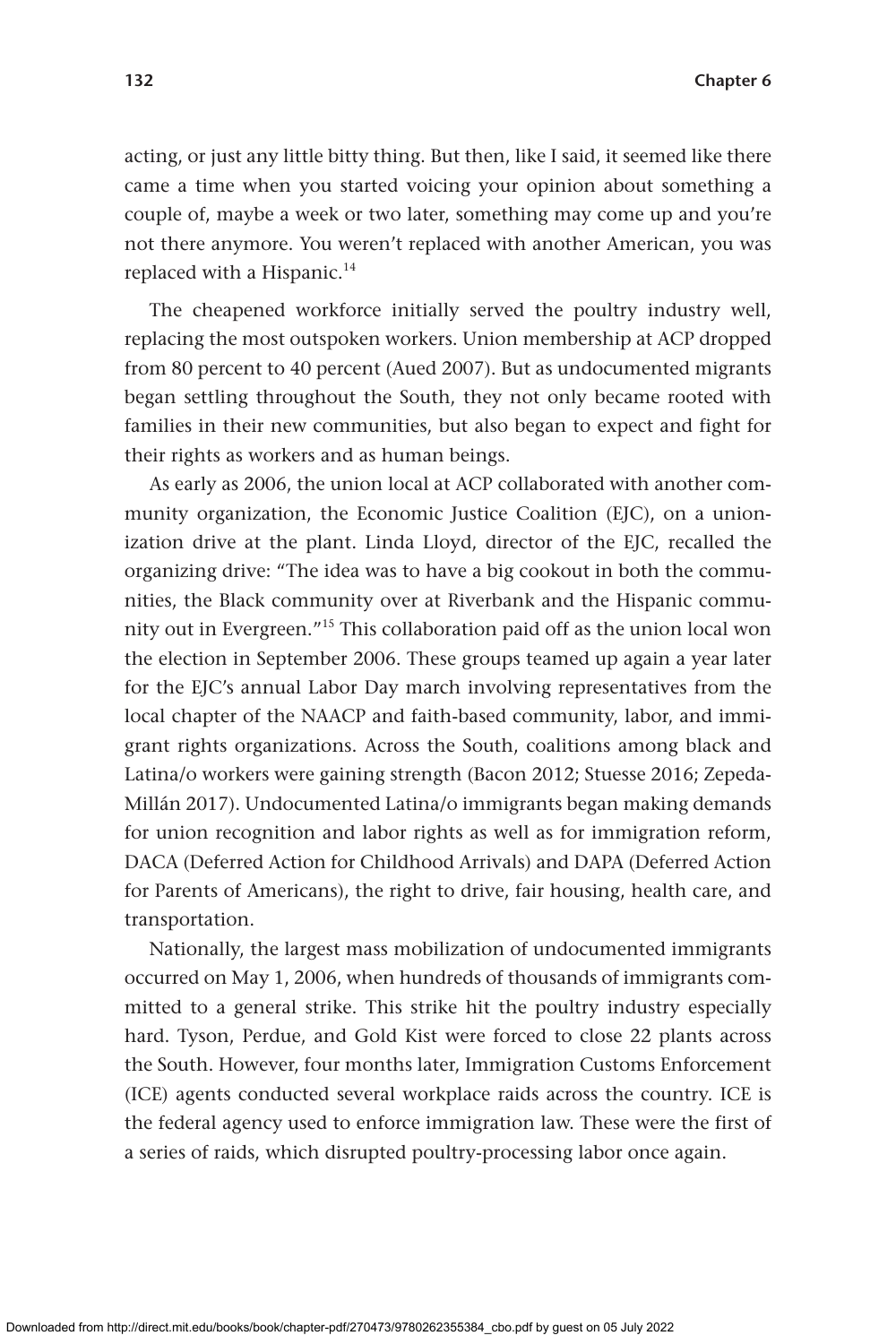## **The Gendered Racial Removal Program**

In April 2008, ICE raided several of the largest plants across the South, arresting four hundred hourly line workers (Associated Press 2008). Pilgrim's Pride released an official statement a few days later emphasizing the company's use of E-Verify<sup>16</sup> and ICE's "Best Hiring Practices," working for the common goal of "eliminating the hiring or employment of unauthorized workers" (Pilgrim's Pride Corporation 2008). These raids constitute what Golash-Boza and Hondagneu-Sotelo (2013) call the "gendered racial removal program." First, the raids punish workers for organizing while disciplining the broader undocumented immigrant communities who remain living and working in the United States. Second, the raids provide statedirected labor displacement, forcing plants to find new workers.

The majority of the Latina/o workers left ACP or were fired at the end of 2008 and early 2009, and the plant returned to a majority black workforce. Workers like Alessandra, currently employed through a Temporary Protective Status (TPS) work permit, recalls people leaving every day: "They took them [undocumented workers] to the office and they tell them, 'so we need your birth certificate, and your social. If you don't have those papers with you, please don't come back.' We cry a lot."17 This personal account was repeated time and time again and was not limited to ACP. Tom Frischitze, a labor attorney, was working in Alabama around this time for the Immigrant Justice branch of the Southern Poverty Law Center. He witnessed a similar practice in 2008 when plants routinely fired batches of workers, 30 to 40 at a time.

**TF:** The workers felt like it was clear the company knew they were employing a large number of undocumented workers, but if they actually verified everyone at once and laid off everyone at once who was undocumented they wouldn't be able to replace them. So, they were intentionally doing it on this rolling basis, so it would give the employer to find workers with authorization to replace undocumented workers in smaller groups.<sup>18</sup>

During this time, workers also left as anti-immigrant laws were passed across the state of Georgia and in other southern states. Senate Bill 350, passed in 2008, greatly limited the movement of undocumented immigrants by making driving without a license more than twice within a five-year period a felony. Activists in Northeast Georgia call this a "D.W.B" (Driving While Brown) and argue that this law increased the rate of racial profiling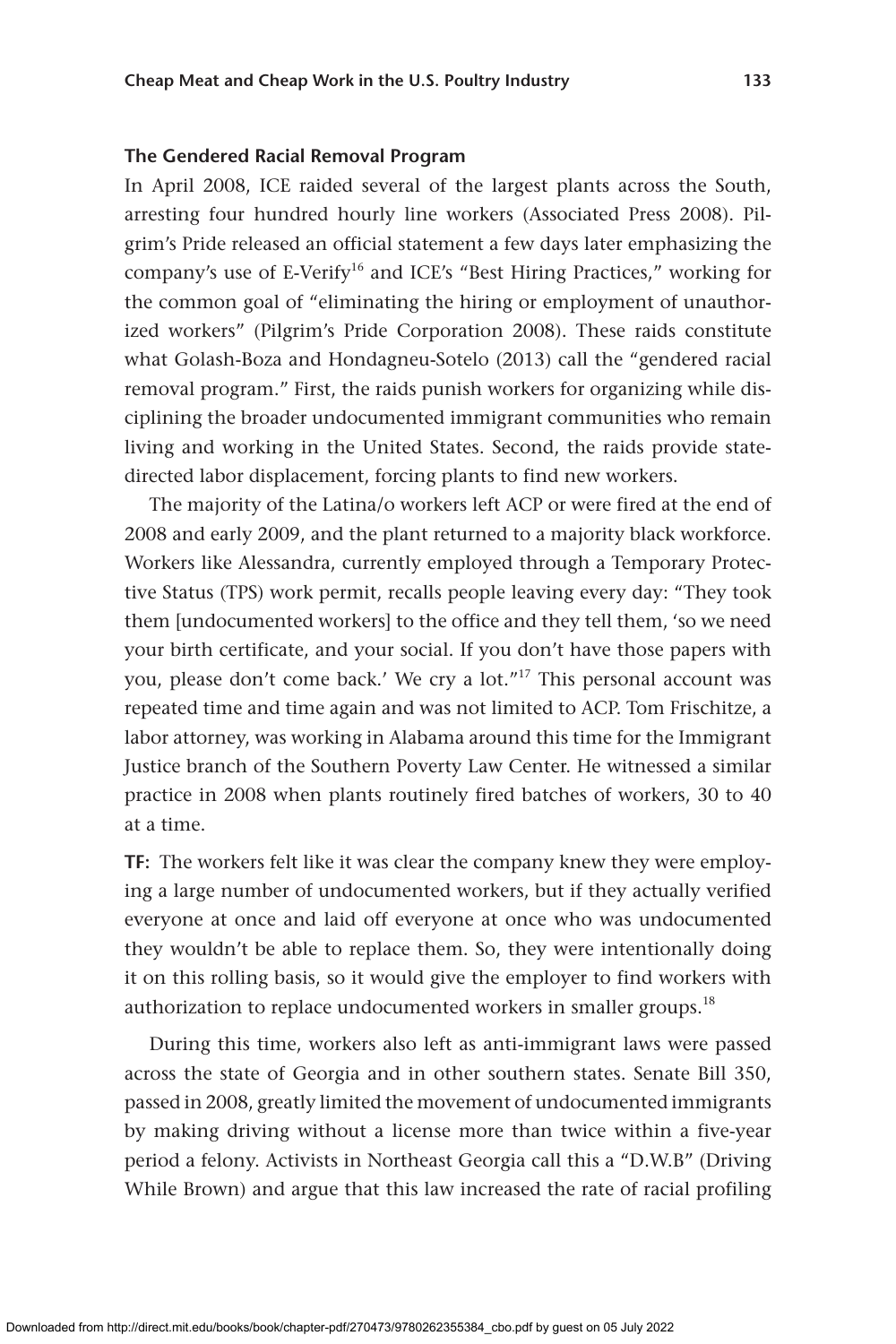outside of their neighborhoods and the public schools.<sup>19</sup> In 2009, many counties across Georgia enrolled in Section 287(g) program of the Immigration and Nationality Act, which partnered local police departments with federal immigration and detention agencies. Georgia notoriously passed House Bill (HB) 87 in 2011, which requires all public and private sector employers with more than 10 employees to use E-Verify to determine their employees' immigration status and requires proof of citizenship to receive any public benefits. Thus, state legislation and industry compliance led to the transformation of poultry processing labor, back to a majority black yet disorganized workforce.

A few undocumented workers returned to ACP after the chaos of the raids and HB 87 died down. These workers rely on fake documents, and often their helmets display a name that is different than their own. They also lose all of their previously earned benefits. If the history of this industry teaches us anything, it is that the firing of undocumented workers and a return to a majority black workforce was a response both to growing visibility, dissent, and organizing among an undocumented immigrant population, *nationwide*, which worked alongside expanding *anti-immigrant legislation* across much of the American South. Yet, most workers who left ACP in 2008 and 2009 just moved to a smaller, less regulated, non-unionized plant about half an hour away. For the few Latina/o immigrants who remained at ACP on temporary work permits or maneuvering other precarious forms of documentation, the work has only become more difficult with faster line speeds, a decimated union, and even higher turnover rates. The risk and fear experienced by undocumented workers who stay in the plants is mirrored throughout their communities as thousands of undocumented immigrants continue to live in the poultry towns that brought them here. These laws increase precarity for undocumented immigrants while doing little to improve the conditions of the native-born working poor who remain.

Today, 80 to 90 percent of the line workers at ACP are native-born black women. While black workers have dominated this workforce in the past, this current generation of workers comes to the plants with severely weakened union representation or none at all. They carry the added fear of displacement either through plant maneuvering to return to undocumented workers or by the looming threat of offshoring. Even as hearsay, these threats kept ACP workers from participating in the kinds of labor struggles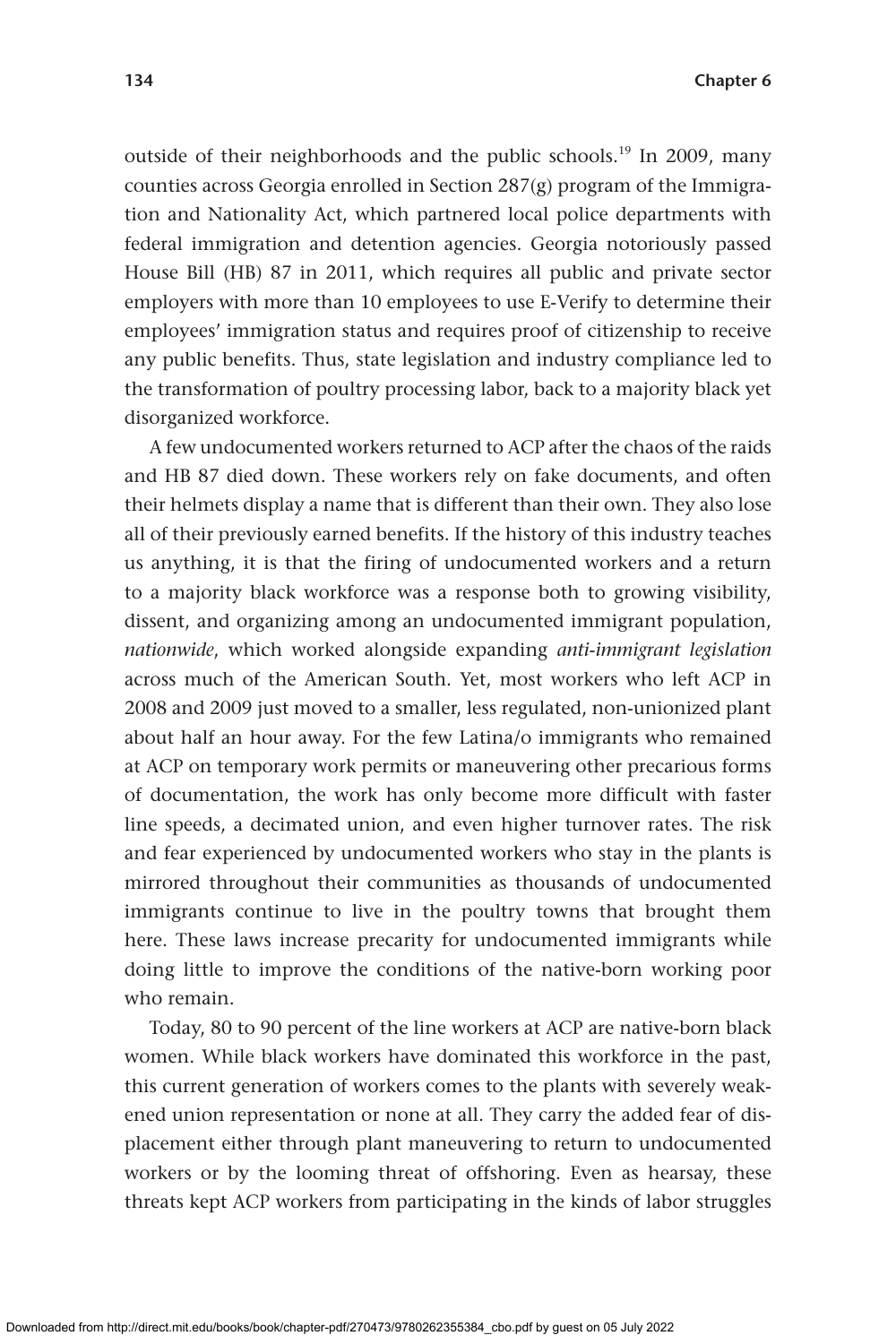their grandmothers led decades prior. In this sense, labor disorganization produces "third world" labor conditions, even if undocumented workers are no longer employed. The surplus value produced across the American South bolsters industrial poultry expansion throughout the global south. In the next section, I will connect local and global labor struggles through a discussion of changing line speed legislation.

#### **Local and Global Labor Struggles: The Case of Line Speedups**

ACP runs two "sides" of operation: direct slaughter, commonly referred to as the "kill side," and further processing, or "debone," for fast food companies like KFC and Zaxby's. Twelve lines operate on the kill side. From here, much of the work is automated until it reaches the evisceration room. In this room, the sound of the machines is so loud that workers can barely hear the person beside them speak. Birds move on shackles along two main lines, each with six stations. The first worker receiving the bird is the "eviscerator." Although this position has been largely automated, the machines are never perfect, and it takes time to master. Every motion must be perfected to ensure efficiency (two to three seconds) or the birds will pile up and inspectors will have to stop the line. The actual prescribed process is rarely followed, as workers know they would not be able to keep up. Line speeds, then, shape workers' experience of the working day from the pace and pain of work, the length of each day, and whether or not workers must give up their weekends to the plant.

Workers generally do not see, but can feel on the line, the underlying ways in which federal agencies and the poultry industry advocate for line speedups, effectively disciplining workers inside the plant. Poultry processing line speeds are regulated by the USDA Food Safety Inspection Services (FSIS). As line speeds increase, the industry effectively creates what Marx calls "surplus value" by stealing time from workers, subsidized through workers' bodies and federal disability.20 Don Tyson, in a *New York Times* interview, promoted further processing as "selling time"<sup>21</sup> (Frantz 1994). This "selling" points to an unequal valuation of time and people under capitalism as speedups in poultry processing are relational to changes in consumption and the valuation of workers' time outside of work.

From 2017 to 2018, poultry processing line speeds were a matter of national concern, yet driven largely by global production pressures. To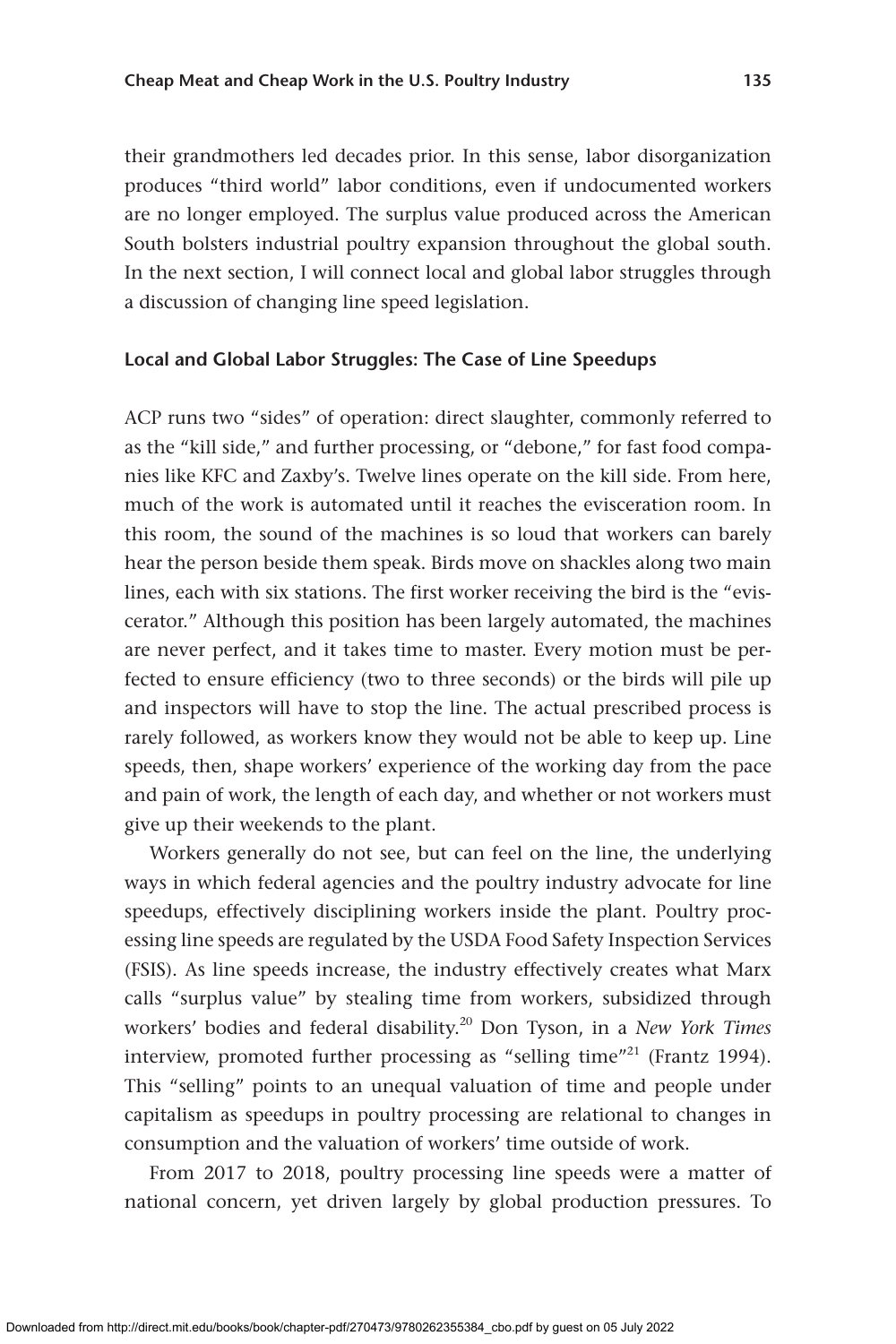briefly summarize, in fall 2017, the National Chicken Council (NCC) petitioned to increase the allowable maximum number of birds slaughtered per minute, from what they call "arbitrary line speed limitations" of 140 to 175 bpm, or preferably removing the cap altogether (Brown 2017). The NCC advocated for an increase in order to "level the playing field" by "eliminat[ing] competitive barriers between the U.S. and international chicken producers" (Brown 2017, 2) and "encourag[ing] more plants to participate in the New Poultry Inspection System" (13). In January 2018, the USDA FSIS denied the petition due to pushback from consumer and worker advocacy organizations (Rottenberg 2018). Opponents of the increase cited a host of studies, governmental and advocacy-led, that connect current line speeds to high rates of injury and illness, particularly carpel tunnel syndrome and other musculoskeletal disorders among poultry processing workers (Barnes and Morris 2016; Fortson and Hawkins 2015; Fritzsche 2013; Musolin et al. 2014; Oxfam America 2016; U.S. GAO 2017).

While this appears to be a victory for workers, taking a longer view of speedups within the industry reveals a troubling picture. Industry advocates and some USDA representatives have pushed for an increase to 175 bpm since as early as 1997 through the HIMP pilot, an acronym within an acronym, which stands for HACCP (Hazard Analysis and Critical Control Points-Based) Inspection Models Project. HIMP granted line speed waivers to 20 plants that allow them to operate at speeds up to 175 bpm (USDA FSIS  $2015$ ).<sup>22</sup> Each attempt to increase line speeds has been smartly packaged to improved technology and a more "modernized" scientific approach to biological hazards, food safety, and inspection, while ignoring not only worker safety but also the political struggles of worker organizing.

Thus, (de)regulation of USDA FSIS becomes another instrument used, in Karl Marx's ([1867] 1992, 261) words, to "shorten the part of the working day in which the worker works for himself," and "lengthen the other part, the part he gives to the capitalist for nothing." Not only are workers disciplined by the pace of work, but even after their shift ends, workers' "free time" is hardly free, spent recuperating for the next day, buying aspirin and gels at the dollar store. Their very lives are sped up, with a majority of workers experiencing "premature disability, $123$  in which they must piece together a living from a monthly disability check. In this sense, FSIS inspection joins a host of federal and industry-instituted policies to aid the exploitation of the poultry processing workforce.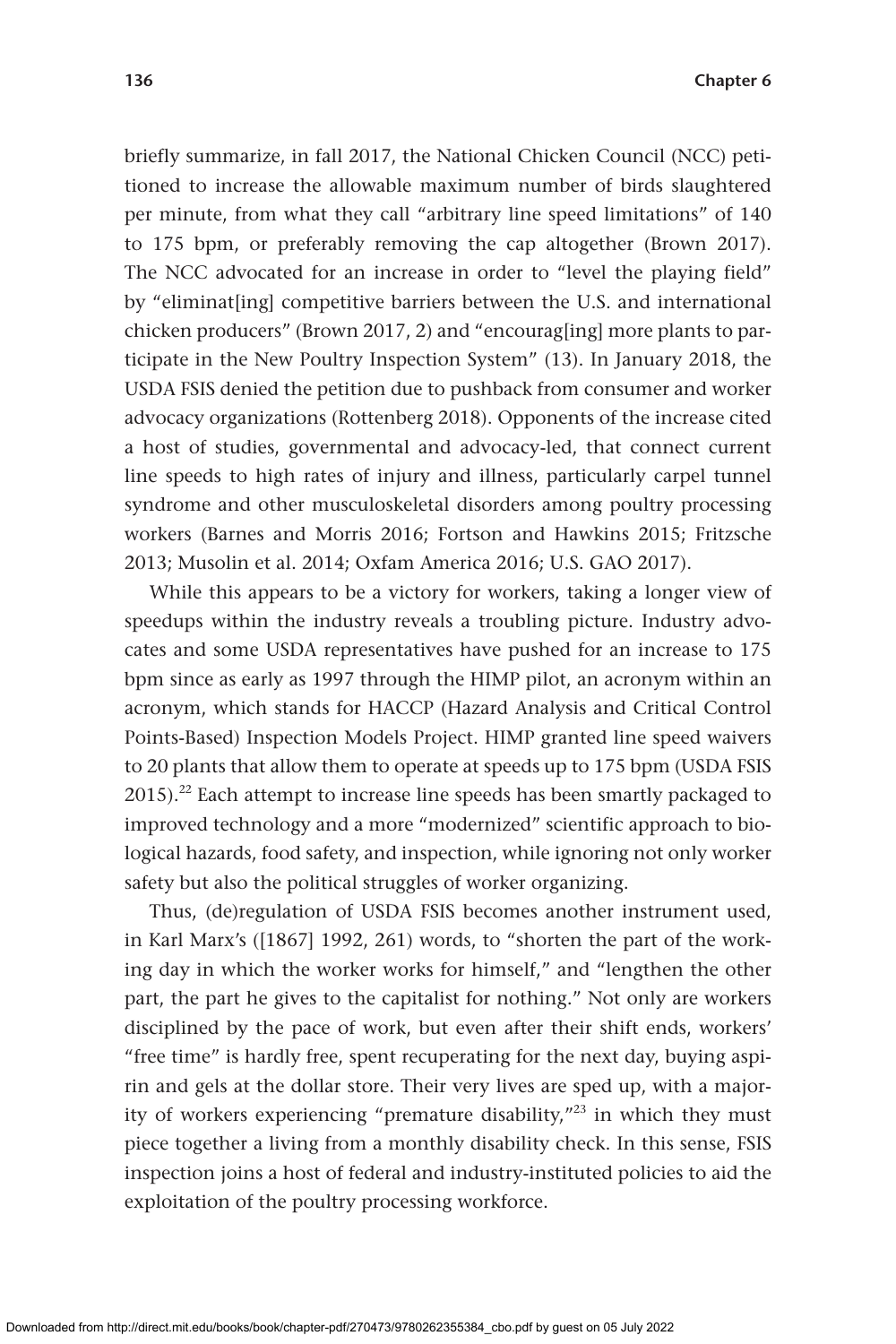# **Conclusion**

Counter to popular discourse, for many of the most disenfranchised populations across the American South, "the poultry" provides an essential and even desirable form of "high" low-wage employment. Yet, the conditions of this work within the United States degrade as the industry expands production globally, competing with "cheaper" labor that the United States, in many ways, helped produce. Once, workers could use absenteeism and high turnover rates to gain some autonomy by moving in and out of a variety of low-wage jobs. Poultry plant workers with little control over the labor process would strategically take temporary pay cuts to provide brief reprieve for their bodies and momentary dignity for their souls (Griffith 1993). In the early- to mid-1990s, however, the largest plants used undocumented workers to undermine black worker organizing, and then easily escaped responsibility for these practices. Combined with disappearing social supports and increased policing and criminalization for a population with a historically tenuous relationship with the so-called welfare state, there is less dignity or choice involved in black women's decision-making to move in and out of this work. Additionally, the "gendered racial removal program" of undocumented immigrant deportation only increases the precarity of undocumented workers because most do not leave, but instead move to less-regulated plants.

The major demographic changes in the poultry processing industry over the past several decades have not simply happened, but are historically and globally shaped by class struggle. Tracing the production of cheap meat, from the perspective of labor, illuminates the ways in which this industry both depends on and maintains precarity for its low-wage workforce with lessons for the expansion of global meat production as state and corporate interests work to disorganize and displace labor. Through this framing, a cheap and constant gendered and racialized workforce is as integral to global meat production as the acres of GMO feed or the selectively bred broilers.

Contemporary struggles over line speeds are inherently global struggles in which worker advocacy groups must contend with National Chicken Council lobbyists' justifying line speedups by citing the threat of Chinese production. Yet as I have shown, speedups outside of the United States have been shaped by U.S. expansion, consolidation, and "dumping" practices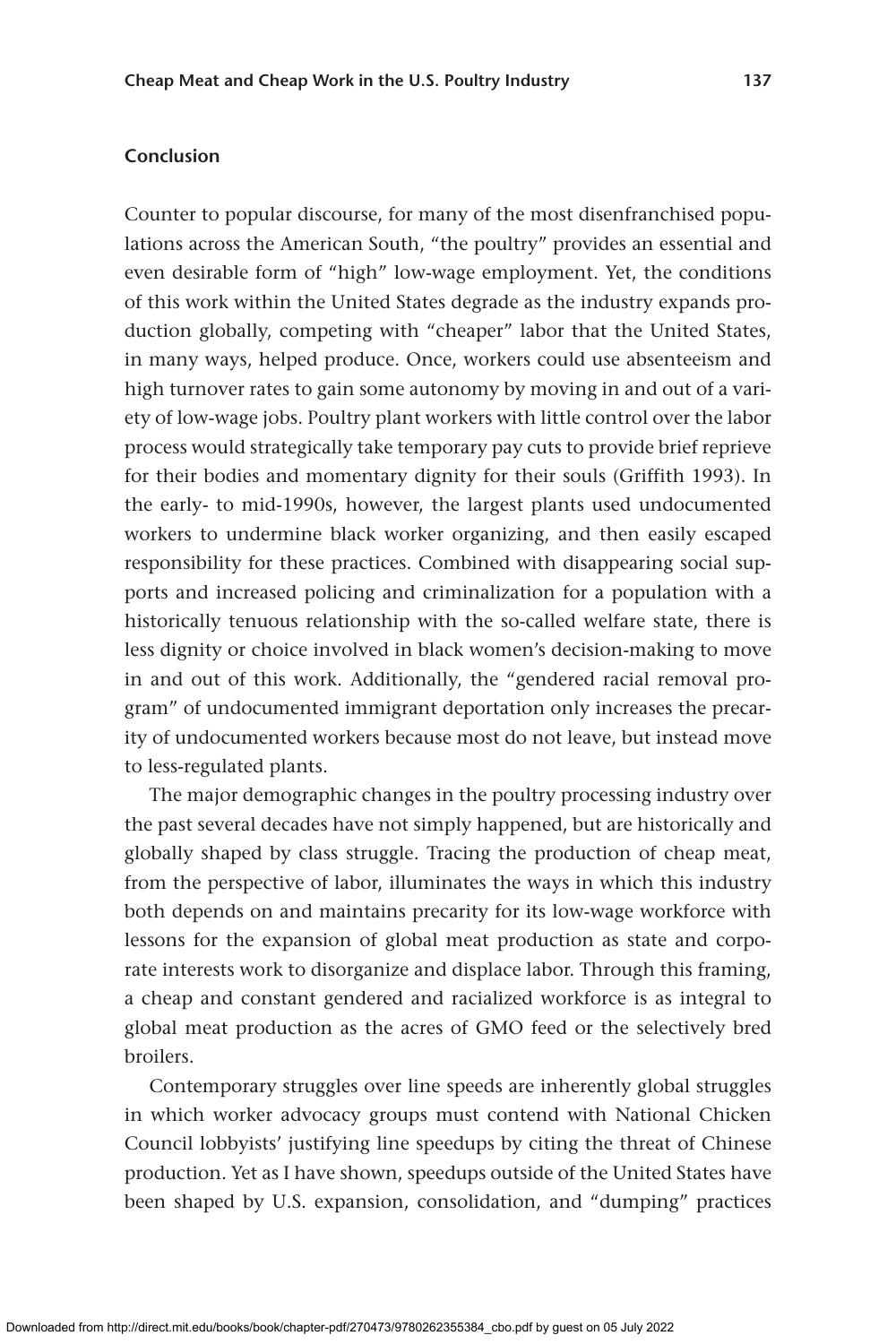globally. Therefore, labor movements must act globally, building coalitions not only among native-born and immigrant workers as in the case of the United States, but also with movements of workers in places like South Africa and China who seek control over their working day alongside antidumping campaigns for more just terms of global trade and the protection of local production. While the future for workers in this "meatification" appears bleak, labor movements in unlikely places such as the rural and racially and economically segregated South present a historic record of class struggle, one in which workers sometimes win.

#### **Notes**

1. This chapter draws on two years of ethnographic research in Northeast Georgia, between September 2014 and August 2016. I worked in one of the largest plants in the state, referred to in this chapter as "Acme Chicken Processing" (ACP), from November 2014 through April 2015, clocking in over a thousand hours of work on the line. This plant, typical of large poultry processors, employs over 1,200 workers, and is owned by one of the top five producers in the country. It is located in the Northeast region of the state, which has a long history of poultry growing and processing. I also rely on semi-structured, recorded, and transcribed oral histories with fifty-sixwomen workers, as well as interviews with thirty-onecommunity members, self-identified activists, educators, and political leaders connected to the poultry processing workers. Additionally, I draw on worker interviews conducted between 2000 and 2002 by Dr. Carl Weinberg and his students in and around Gainesville, Georgia. I supplement both sets of workers' accounts with newspaper articles and archival data collected in the poultry science collections at the Russell Special Collections Library at the University of Georgia.

- 2. Faye Bush, interview by Carl Weinberg, June 11, 2002.
- 3. Gene Masters, interview by Robyn McClure, April 27, 2000.
- 4. Bush, interview.
- 5. Masters, interview.
- 6. Don Mays, interview by Carl Weinberg, April 20, 2000.
- 7. Mays, interview.
- 8. Theresa, interview by the author, March 14, 2016.

9. The Pew Research Center reports that 58 percent of the fastest-growing Hispanic counties between 2000 and 2007 were in the South (Fry 2008).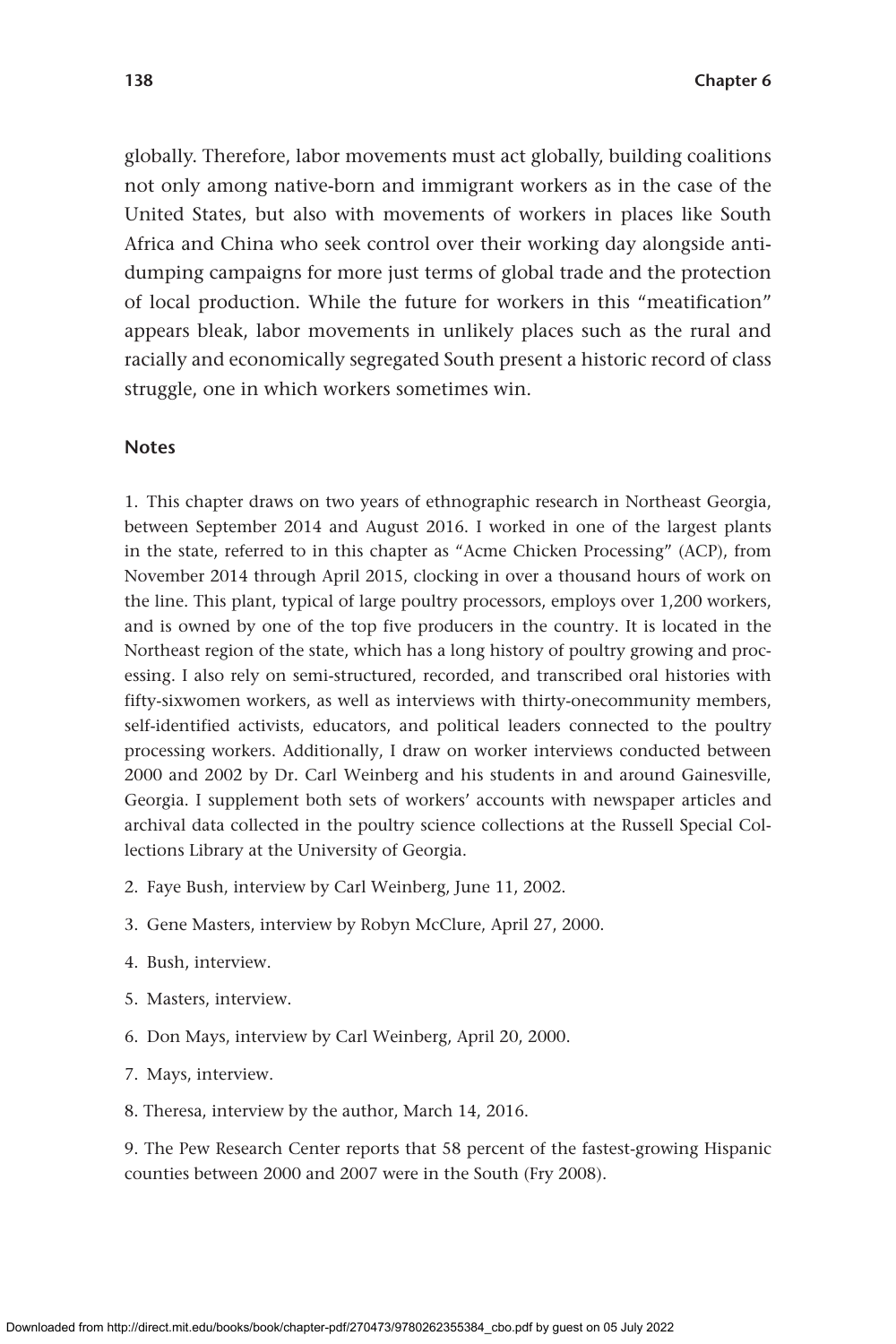10. Aida, interview with the author, January 28, 2016.

11. In 2001, six managers at a Tyson poultry plant were indicted with conspiracy to smuggle undocumented workers into the United States and knowingly employ them illegally. Yet, Tyson and three managers were acquitted in 2003 (Day 2003). In 2009, ICE agents raided Pilgrim's Pride plants in Batesville, Arkansas; Chattanooga, Tennessee; Live Oak, Florida; Moorefield, West Virginia; and Mt. Pleasant, Texas and detained 400 employees (Pilgrim's Pride Corporation 2008). The company reached a settlement the following year, agreeing to pay \$4.5 million to a law enforcement fund at the U.S. Department of the Treasury and improve hiring practices. Pilgrim's also released a public statement denying all guilt (Garay 2009).

12 David Bacon (2012) documents a similar transformation in the pork industry through recruitment to Tar Heel, North Carolina, where former Mexican pig farmers became pork processing workers in the Smithfield Plant.

13. Mays 2000.

14. Ibid.

15. Linda Lloyd, interview with author, April 13, 2016.

16. E-verify provides an electronic service that matches worker information to records in the Department of Homeland Security and the Social Security Administration in order to verify employment eligibility.

17. Alessandra, interview with author, January 31, 2016.

18. Tom Frischitze, interview with the author, January 22, 2016.

19. In a recent survey conducted by UGA's Latin American and Caribbean Studies Institute (LACSI), 75 percent of the Latina/o community in the region drive with fear and do not drive more than is necessary (Calva 2016).

20. Social Security Disability Insurance (SSDI) and Supplemental Security Income (SSI) are both commonly referred to as "disability." SSDI provides long-term disability payments and is tied to having had employment. SSI provides short-term disability for adults and children with limited income and resources. Both require medical records to prove eligibility. Disability is only accessible for those U.S. citizens who persist in the application process. Currently, in Georgia, the average wait time for an SSI or SSD hearing is 16.6 months. The average case-processing time in Georgia is 575 days. The Georgia average for winning a disability hearing is 48 percent (Georgia Office of Disability Adjudication and Review 2018).

21. In 1991, chicken surpassed beef as the most highly consumed animal protein in the United States. This shift was based on Tyson's production model, and by 1995 95 percent of Tyson sales were further processed chicken products rather than the whole broiler (Kleinfield 1984; NCC 2018).